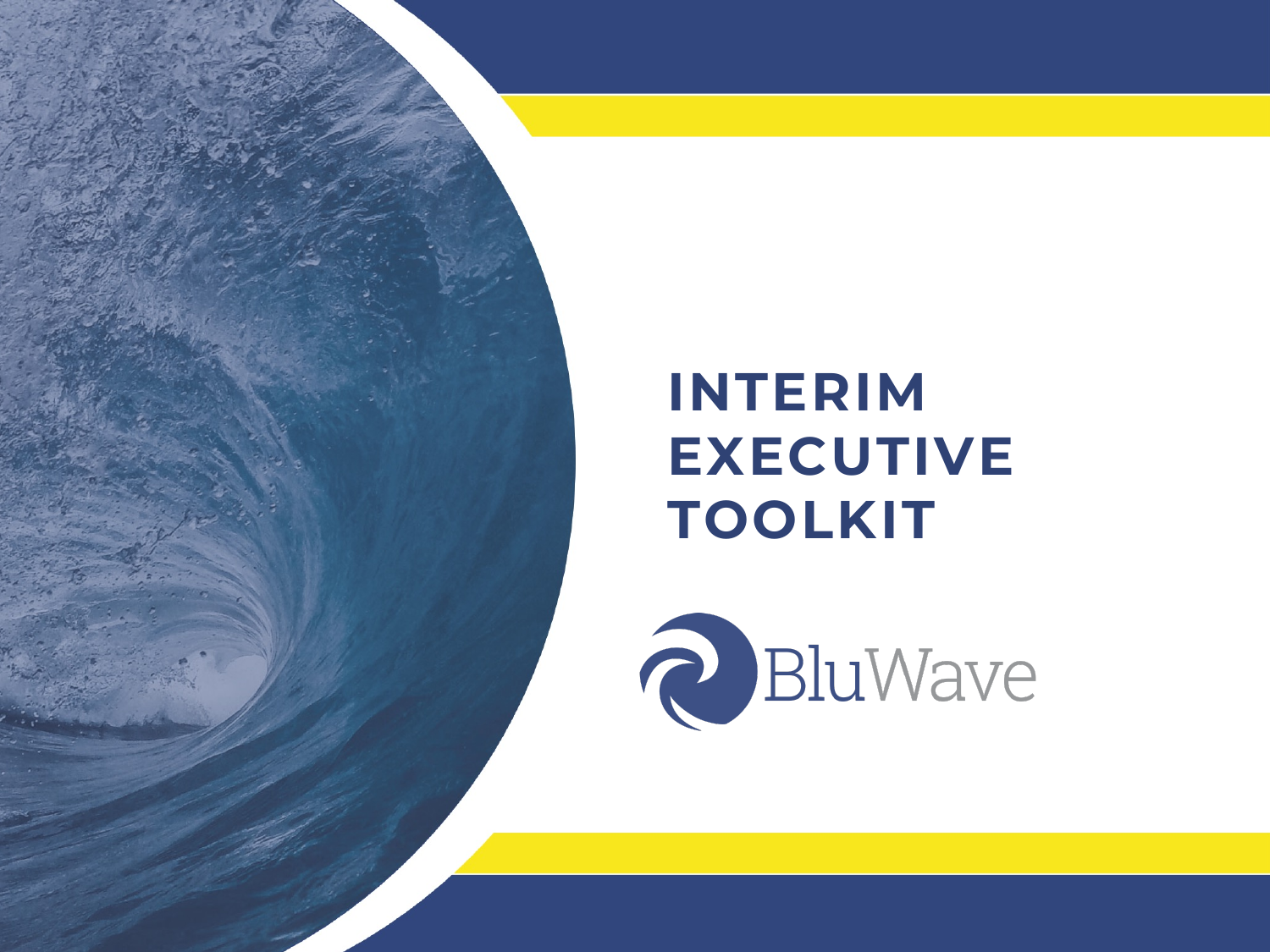BluWave connects top PE funds and their portfolio companies with best-in-class, PE-grade interim executive resources. We assist over 500 PE funds in over 1,000 projects each year. Human capital comprised more than 40% of this work in 2020.

PE funds cannot afford for their portfolio companies to lose momentum due to the presence of an under-performing executive or the absence of a performing executive. The right interim talent enables progress to continue while they search for a permanent leader. Interim talent can also be used as a "try before you buy" resource, in order to give the PE fund and portco executive team comfort before committing to a full-time hire.

The pre-vetted, BluWave worthy interim executives we introduce our clients to are handpicked from our Intelligent Network to meet the exact needs of PE funds, when they need them. We connect our clients with interim:



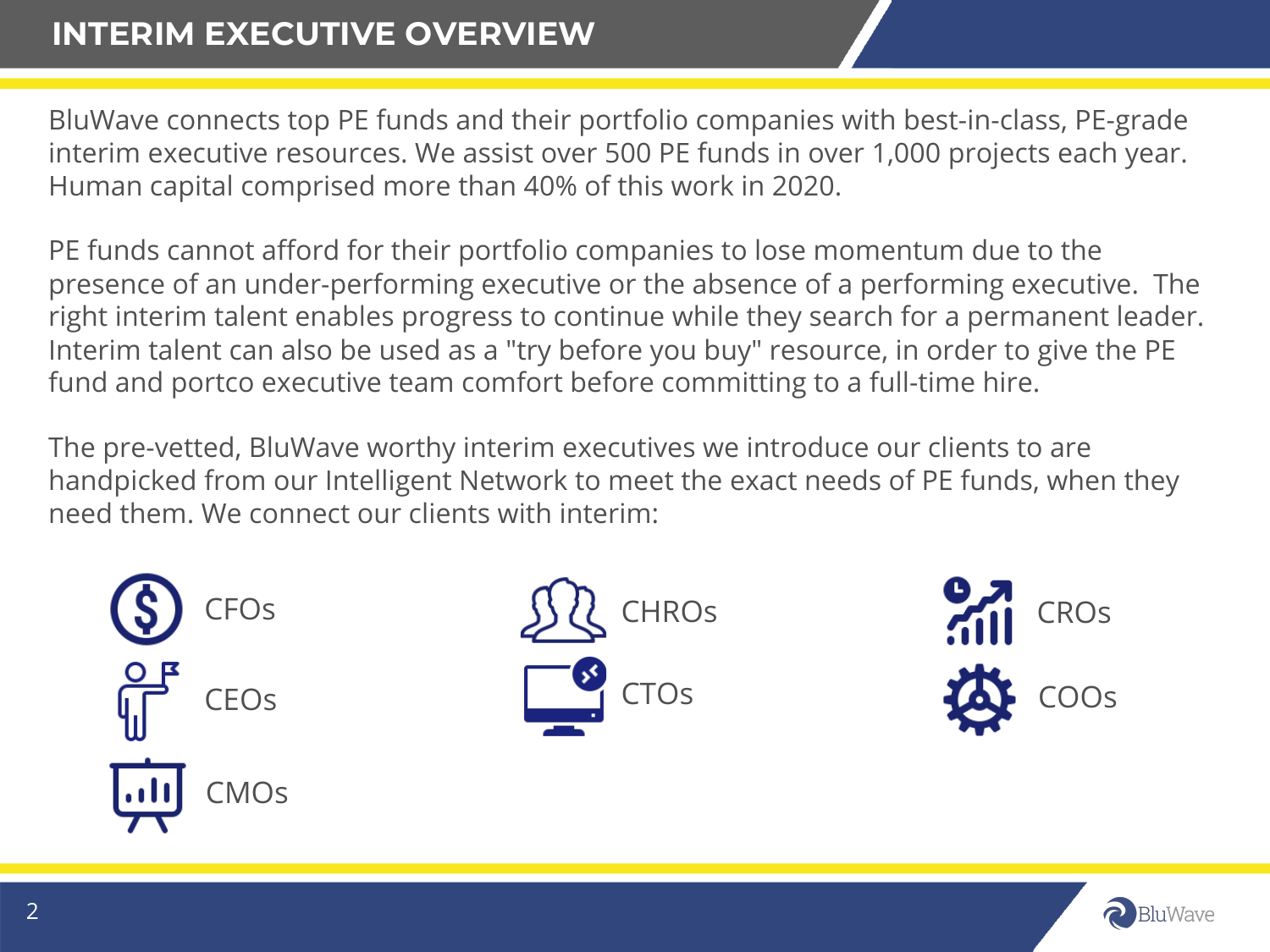## **REPRESENTATIVE CLIENTS**

**BluWave is trusted by more than 500 leading private equity funds, including:**



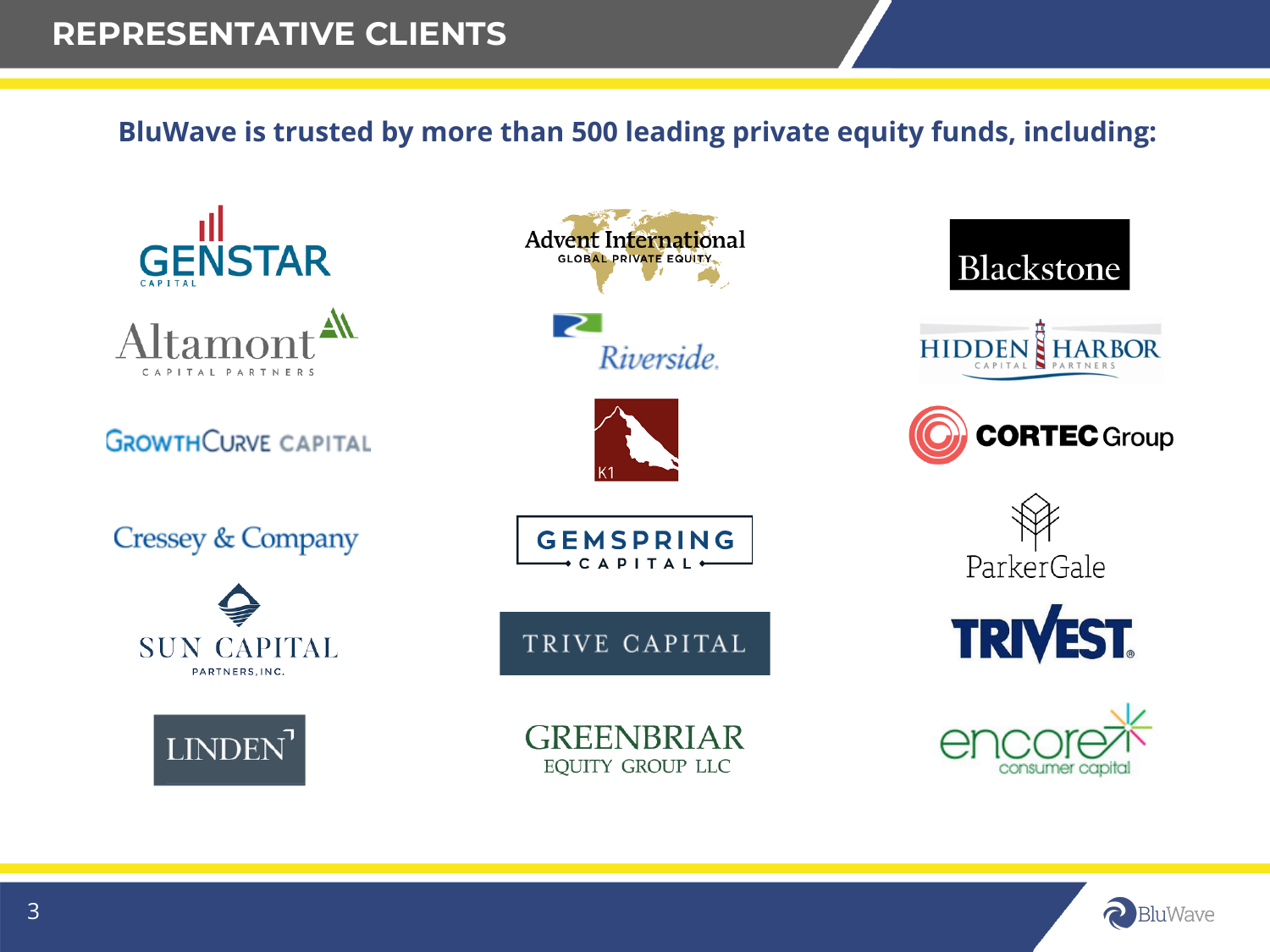## **INTERIM CFOS**



**The CFO is one of the most critical roles in PE. Portcos cannot afford to have a leadership void in this area. Top PE funds use interim CFOs throughout the ownership cycle including portfolio company onboarding, mid-cycle position changes, and preparing for sale.** 

| Need      | Immediate Buy & Build CFO                                                                                                                                                                                                                                                                                          | Urgent Mid-Cycle Change                                                                                                                                                                                                                                                             | <b>Critical Sale Process Prep</b>                                                                                                                                                                                                                                                            |
|-----------|--------------------------------------------------------------------------------------------------------------------------------------------------------------------------------------------------------------------------------------------------------------------------------------------------------------------|-------------------------------------------------------------------------------------------------------------------------------------------------------------------------------------------------------------------------------------------------------------------------------------|----------------------------------------------------------------------------------------------------------------------------------------------------------------------------------------------------------------------------------------------------------------------------------------------|
| Industry  | <b>Technology Software</b>                                                                                                                                                                                                                                                                                         | Automotive                                                                                                                                                                                                                                                                          | <b>Healthcare Services</b>                                                                                                                                                                                                                                                                   |
| Challenge | A PE fund client had an urgent need for<br>an interim CFO. They had just<br>purchased multiple IT managed service<br>companies with the intention of<br>integrating them into one streamlined<br>platform. They were looking for an<br>interim CFO to step in and help the<br>integration get off to a fast start. | When the existing CFO at a portco<br>abruptly resigned, the PE fund reached<br>out to us looking for an immediate<br>interim CFO to fill the vacancy. The fund<br>was seeking someone who understood<br>the automotive aftermarket and the<br>nuances of this type of organization. | A PE fund client needed an interim CFO<br>to help their portco during their exit<br>sale process. They were looking for<br>someone who could come in for 3-6<br>months and support monthly financial<br>closes and the influx of data requests<br>throughout the sale process.               |
| Solution  | We assessed their unique need and<br>then leveraged our Intelligent Network<br>of PE-grade resources to match them<br>with multiple choices who were perfect<br>matches for their needs.                                                                                                                           | After an initial scoping call with the<br>firm, we were able to handpick from<br>our deep bench of pre-vetted, PE-grade<br>interim CFOs to immediately match<br>them with select candidates who had<br>the exact experience they needed.                                            | After thoroughly understanding the<br>nuances of their PE sales process need,<br>we leveraged our Intelligent Network to<br>connect them with the exact-fit<br>resource needed to run an aggressive<br>M&A process.                                                                          |
| Result    | The preferred interim CFO we<br>introduced joined the team and got to<br>work on critical integration activities<br>just two weeks after the fund's initial<br>outreach and the portco was able to<br>immediately start executing on their<br>value creation plan.                                                 | We matched them with an interim CFO<br>who was such a perfect fit that they<br>converted the person to a full-time role<br>within 10 days. The portfolio company<br>was able to seamlessly continue<br>growing without the risk of a leadership<br>void.                            | Within 24 hours, we presented them<br>with a local candidate who had all the<br>prior industry and sales process<br>experience necessary. The fund quickly<br>engaged with their preferred choice,<br>enabling the portco to run a fast-<br>moving sales process without losing<br>momentum. |

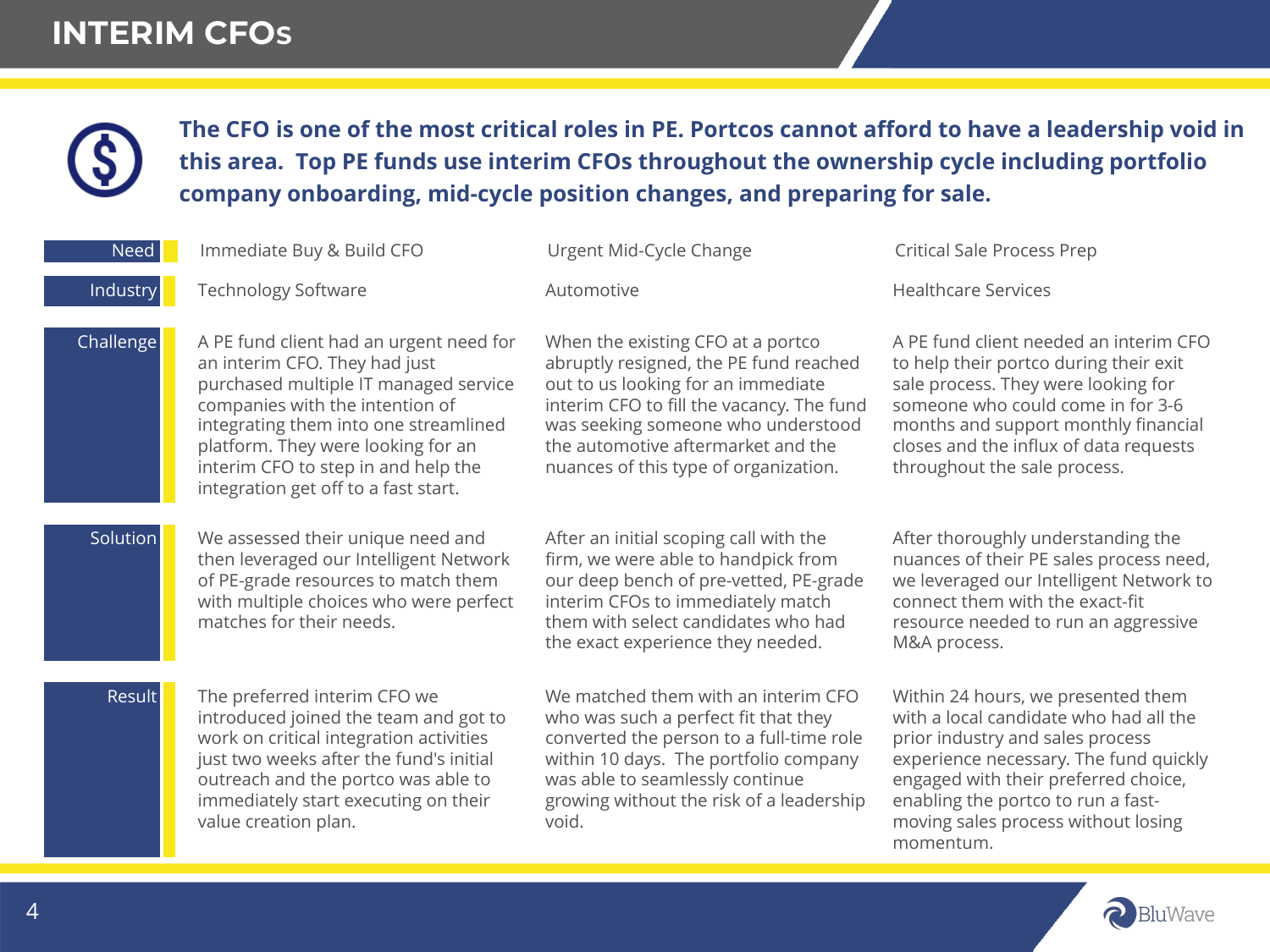**A fast-moving private equity owned company needs steady leadership at all times. Any void can be catastrophic. The most proactive PE funds bring in safe pairs of hands to provide calm and keep momentum moving while full-time replacements are being recruited.**  Need Urgent Interim CEO to Replace Unexpected Retirement Industry Education Challenge  $\blacksquare$  A client came to us with the critical need for an interim CEO after facing the unexpected retirement of their longtime CEO. They were looking for someone with industry experience who could fill the position immediately and help drive a much-needed value creation campaign. They sought someone who had experience with the same size company, excellent performance improvement credentials, and an ability to interact well with customers to alleviate concerns after the former CEO's sudden departure. Solution Leveraging our unique BluWave Intelligent Network and founder's 20+ years in private equity, we intimately understood the key criteria that the client needed for success. We then quickly connected the client with the select few pre-vetted candidates who perfectly aligned with their needs. Result Within three days, we presented the first of multiple select candidates to our client. The client was able to select their preferred resources to fill their need and found them to be an exact-fit match, having every quality they initially set out looking for. After a brief assessment phase, the interim CEO quickly began executing a performance improvement plan and set upon a path to meaningfully enhance equity value.

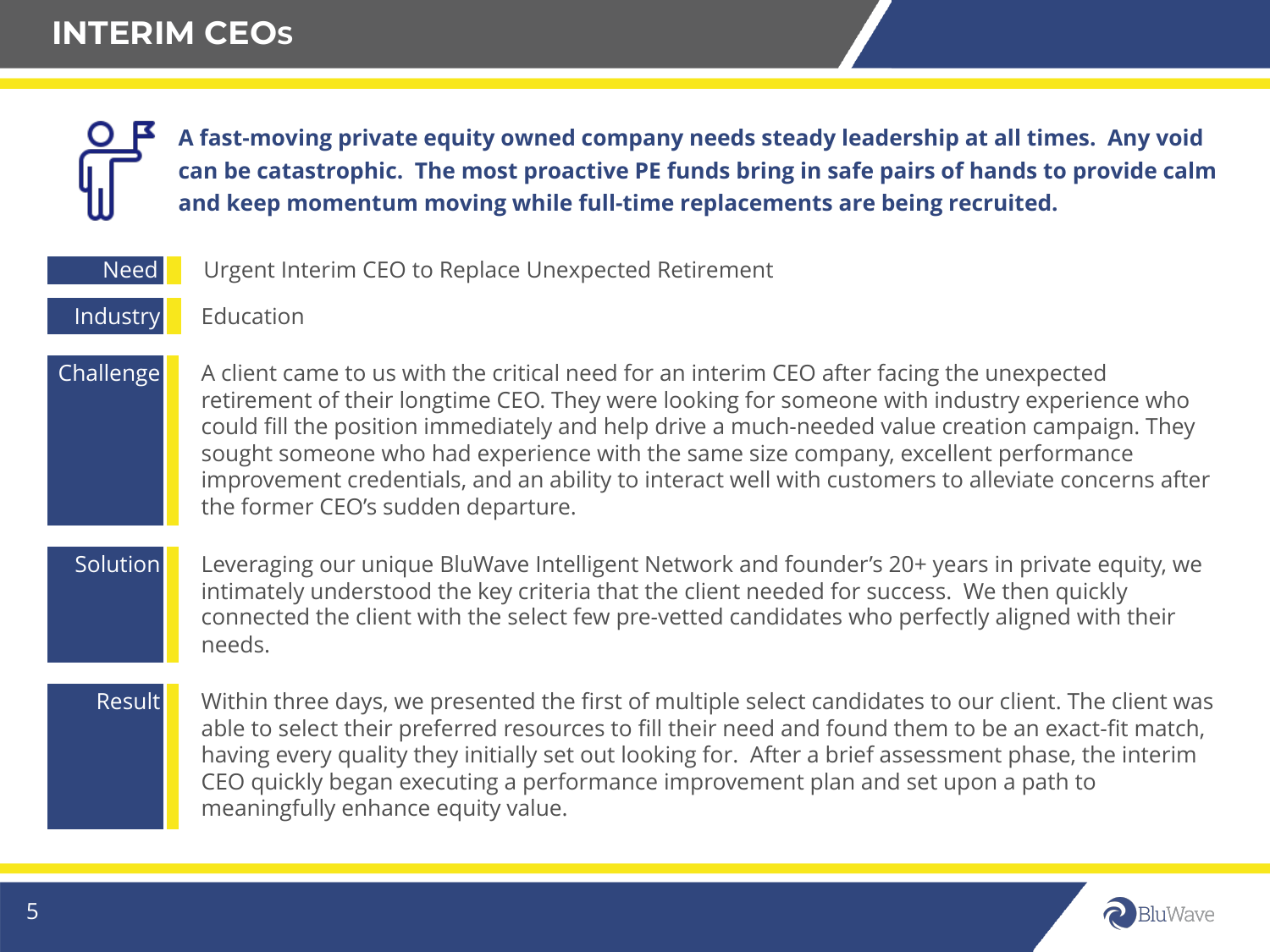

**Best in class companies require strong COO leadership to make sure operations run at peak efficiency. If this role is unexpectedly left unfilled, revenue, profits, working capital, and cash flow can quickly suffer. Interim COOs expertly address this risk.**

- Need Immediate Interim COO Needed for Industry in Transition
- 

Industry **Technology Software** 

- Challenge A PE fund client came to us with the dire need for an interim COO for their education technology portco. They needed someone who knew education solutions business models as well as the associated operating and cost structures. Further, they needed someone to come in and focus on business efficiency, integration, and to lead the company in executing a critical improvement project.
- Solution Utilizing frameworks established from our founder's 20+ years in private equity, we were able to deeply understand the fund's key criteria for fulfilling this need. We then pinpointed the best matches from our pre-vetted Intelligent Network according to their exacting need. We quickly selected three PE-grade resources for our client and made introductions to facilitate their selection.
- Result After introducing our PE fund client to candidates within three days of them initially reaching out, they were able to identify an exact fit match for their need. The interim COO was able to quickly begin working on the project, provide stability, as well as identify and execute on key performance improvement opportunities.

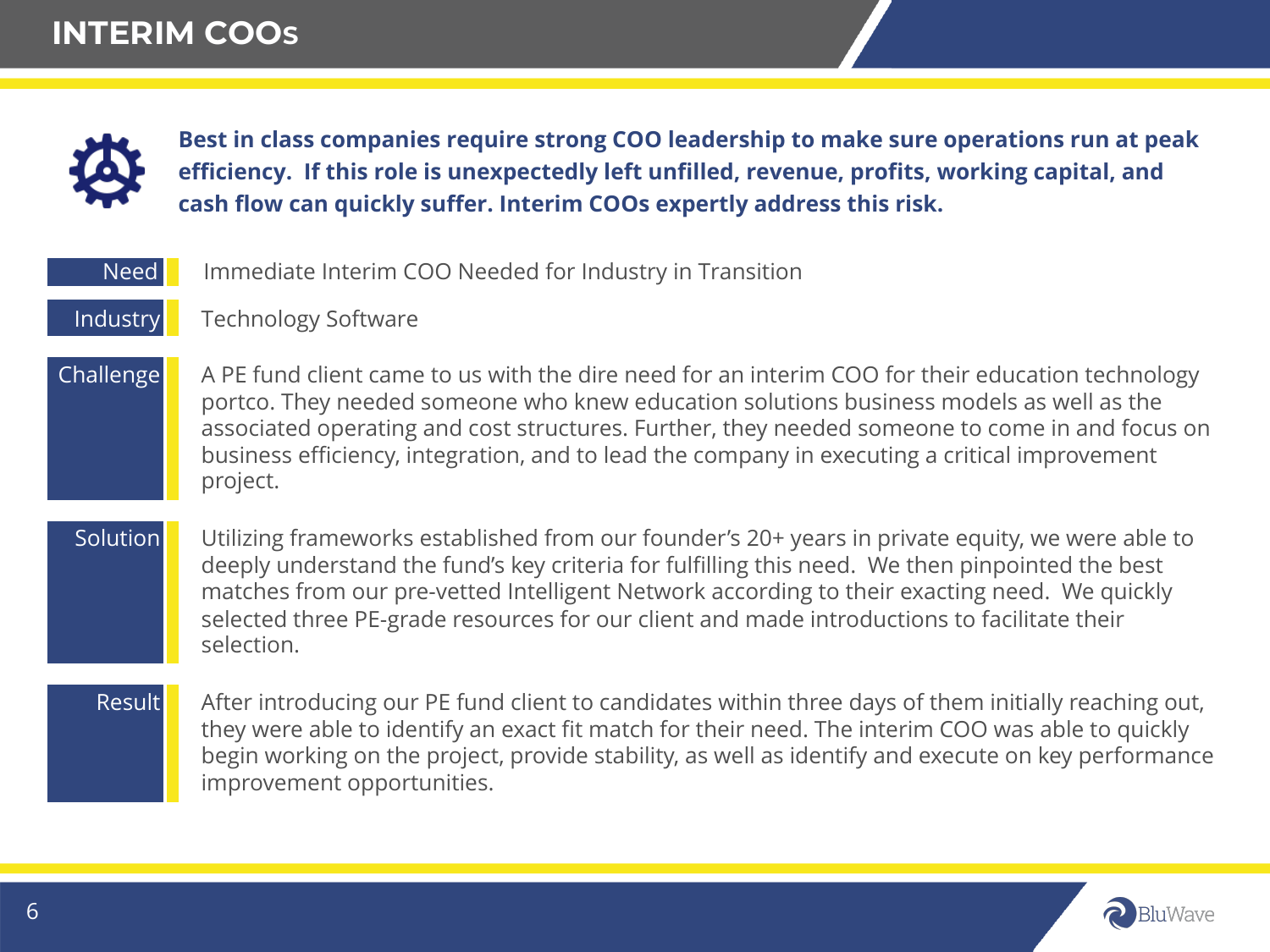

**Business is all about the people. In the new normal, HR needs have significantly increased and portcos can't afford to miss a beat on human capital. Top PE funds are tapping select CHROs to ensure their companies are fully staffed and their people stay engaged.**

| Need      | Immediate Interim CHRO Strategist To Drive Growth                                                                                                                                                                                                                                                                                                                                                                            |  |
|-----------|------------------------------------------------------------------------------------------------------------------------------------------------------------------------------------------------------------------------------------------------------------------------------------------------------------------------------------------------------------------------------------------------------------------------------|--|
| Industry  | Healthcare                                                                                                                                                                                                                                                                                                                                                                                                                   |  |
| Challenge | A PE fund client called BluWave with an urgent interim CHRO need for their portco struggling<br>under the weight of significant growth, including a related meaningful increase in employees,<br>disjointed processes, and serious professionalization requirements. They sought a skilled and<br>experienced HR professional in their portco's geography who could guide their HR strategy and<br>help execute its rollout. |  |
| Solution  | Leveraging the PE knowledge BluWave formed over more than 20 years in PE, we took the time to<br>understand the nuances of their specific need, developed a scope to calibrate fit, and provided<br>them with the multiple PE-grade options within our pre-vetted Intelligent Network who fit exactly<br>what they needed.                                                                                                   |  |
| Result    | Within two weeks of the BluWave scoping call, the client's preferred PE-grade interim CHRO<br>started at the company and got to work. The interim was such a great fit that the company<br>converted the person to their permanent CHRO within a week.                                                                                                                                                                       |  |

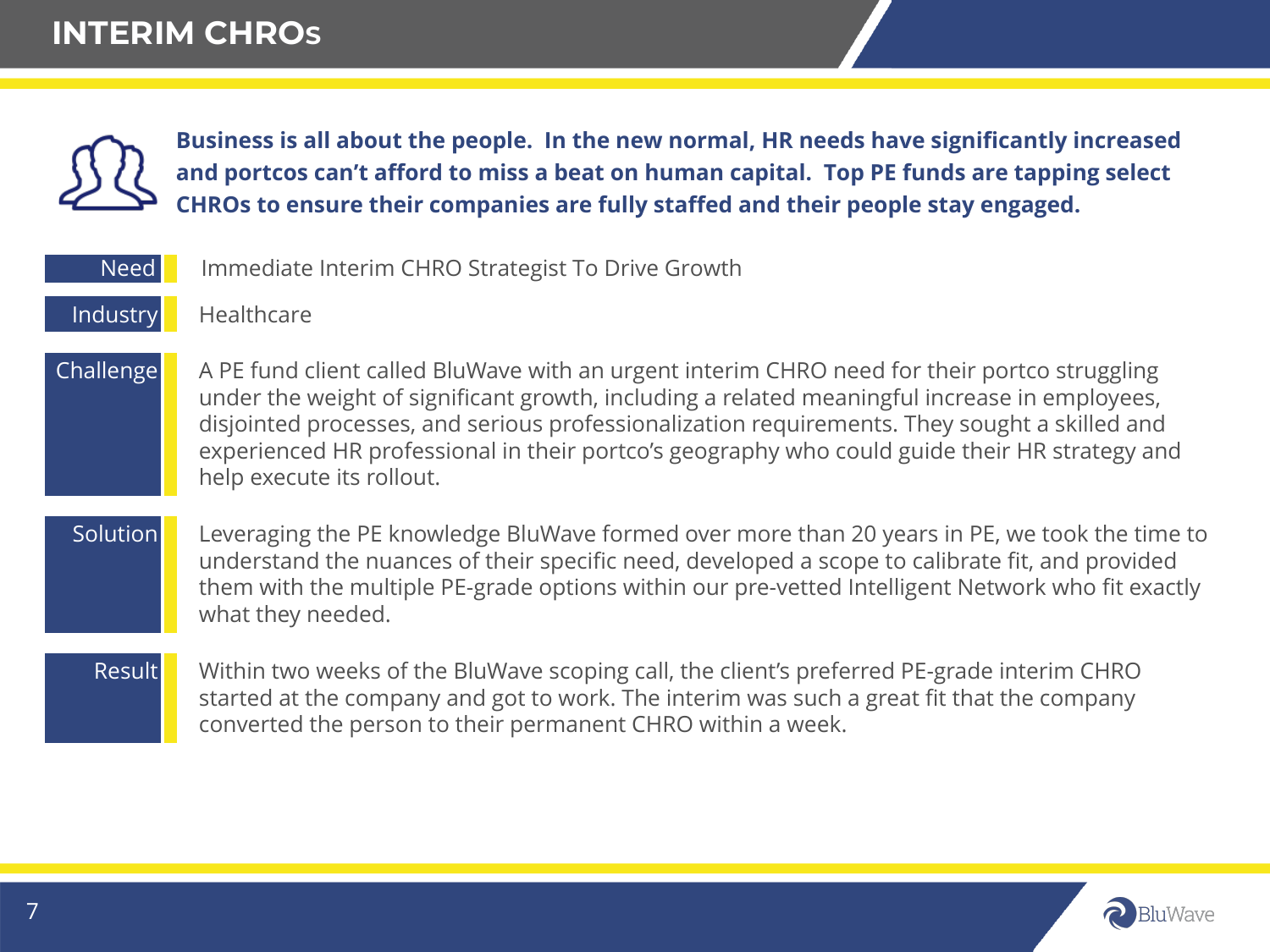

**From industrial to SaaS, technology plays a critical role in corporate growth and development. Whether your existing CTO/CIO needs subject matter help, or you find yourself in a momentary leadership void, interim CTOs help point your company in the right direction.**

| <b>Need</b>   | Interim CTO Urgently Needed to Update Portco's Technology Infrastructure                                                                                                                                                                                                                                                                                                     |  |
|---------------|------------------------------------------------------------------------------------------------------------------------------------------------------------------------------------------------------------------------------------------------------------------------------------------------------------------------------------------------------------------------------|--|
| Industry      | Healthcare                                                                                                                                                                                                                                                                                                                                                                   |  |
| Challenge     | A PE fund client came to us with an urgent need for an interim CTO for their newly acquired<br>portco. They were looking for someone in their portco geography who had direct experience with<br>the company's specific healthcare technology stack and could roadmap a way forward for their<br>outdated systems in a 3-to-6-month timeframe.                               |  |
| Solution      | After thoroughly understanding the specific criteria of their need, we leveraged our Intelligent<br>Network to match them with the select few PE-grade and pre-vetted resources that expertly<br>aligned with the industry and experience they required.                                                                                                                     |  |
| <b>Result</b> | Within one day of initially reaching out, BluWave introduced the firm to multiple candidates who fit<br>their specific PE-grade needs. They selected their preferred candidate who quickly got to work<br>assessing the needs, defining an efficient and effective strategy, and then taking action to<br>fundamentally transform the tech posture of the portfolio company. |  |

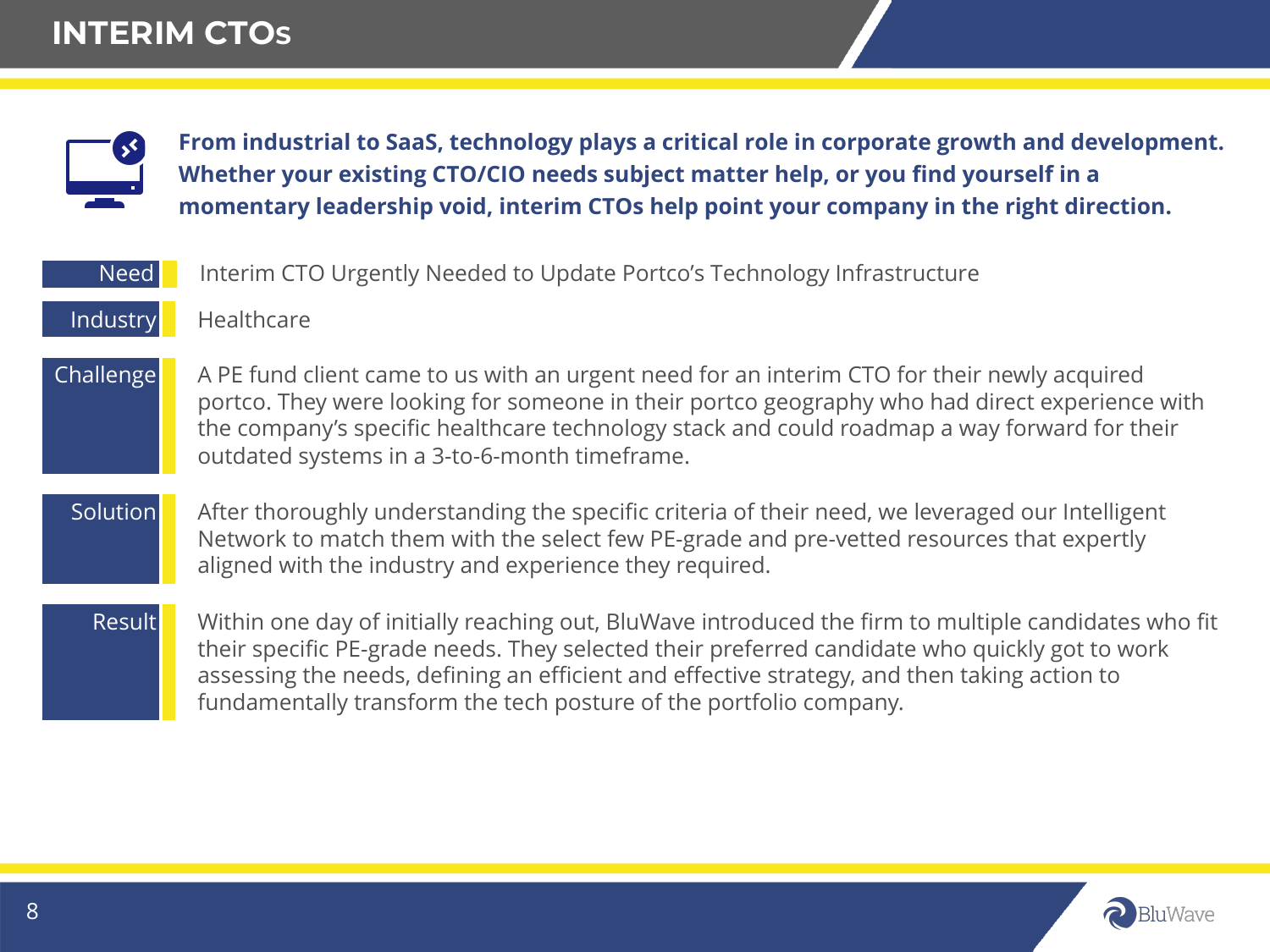

**The marketing function is more critical now than ever before. PE portcos can't afford to fly blind and/or stop talking to their markets. Proactive PE funds are bringing in select interim CMOs to level up on new technologies and/or fill momentary leadership voids.**

| <b>Need</b>      | <b>Critical Support for Struggling CMO</b>                                                                                                                                                                                                                                                                                                                       |
|------------------|------------------------------------------------------------------------------------------------------------------------------------------------------------------------------------------------------------------------------------------------------------------------------------------------------------------------------------------------------------------|
| Industry         | <b>Technology Software</b>                                                                                                                                                                                                                                                                                                                                       |
| <b>Challenge</b> | A PE fund client reached out to us with the critical need of finding interim support for one of their<br>portco CMOs. They were looking for someone who could help with demand generation,<br>rebranding, and successfully expanding the company into a new vertical. They also wanted<br>someone with SaaS experience who could strategically lead ABM efforts. |
| Solution         | We scheduled a scoping call to understand the client's needs and the key elements that they were<br>looking for in an interim CMO. Leveraging our Intelligent Network, we quickly selected multiple PE-<br>grade interim CMOs who met our client's specific requirements.                                                                                        |
| Result           | Within 24 hours of the PE fund's initial outreach, we presented them with exact-fit resources who<br>aligned with everything they were looking for in an interim resource. The CMO quickly got to work<br>creating value for the portco.                                                                                                                         |

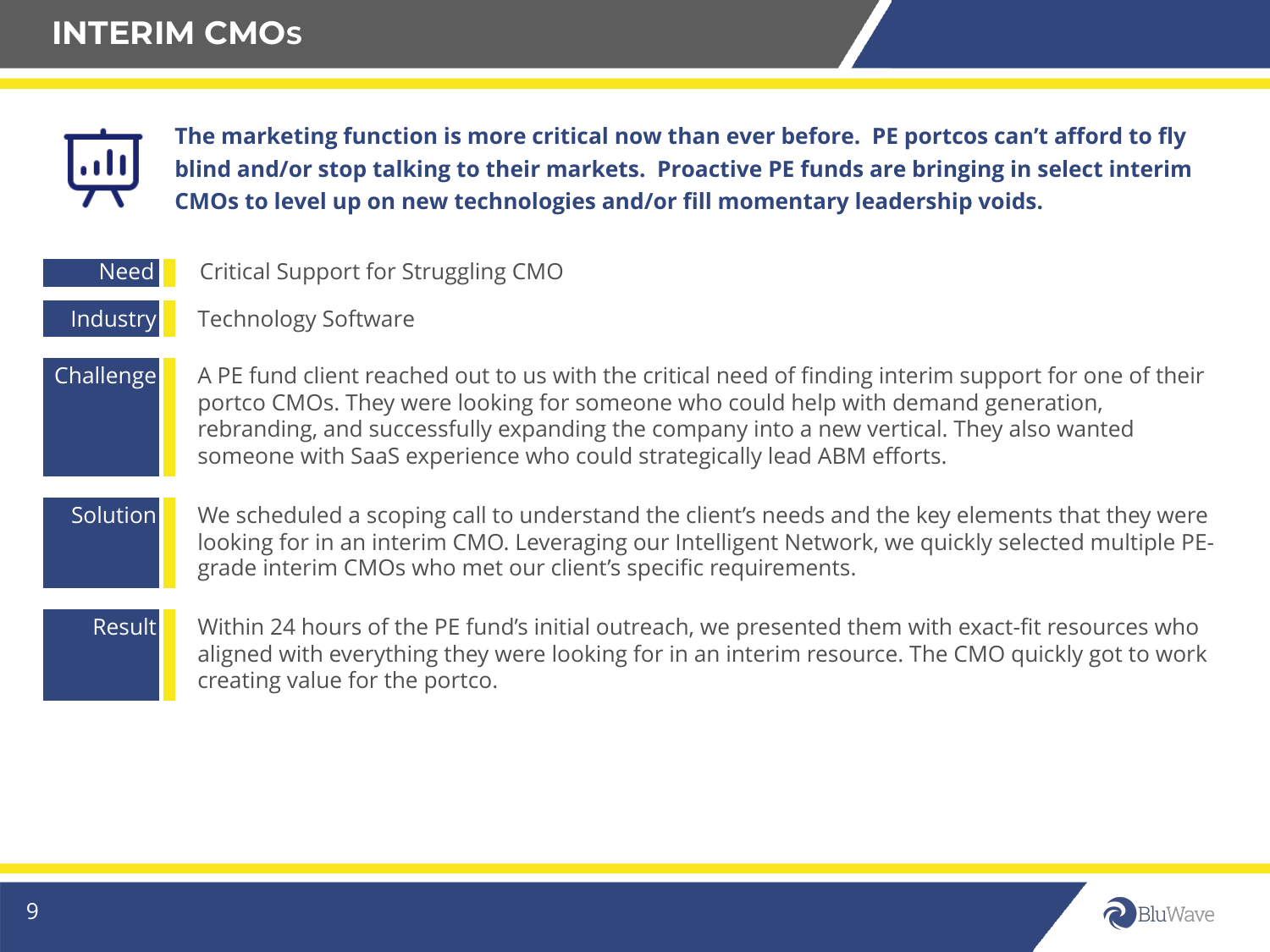**PART Chief Revenue Officers are critical for differential revenue growth. Interim CROs provide invaluable leadership to continue to drive revenue while the company finds a permanent C-Suite revenue leader.**

| Need          | Urgent Need for Proven Revenue Driver                                                                                                                                                                                                                                                                                                      |
|---------------|--------------------------------------------------------------------------------------------------------------------------------------------------------------------------------------------------------------------------------------------------------------------------------------------------------------------------------------------|
| Industry      | Healthcare                                                                                                                                                                                                                                                                                                                                 |
| Challenge     | A Portco CEO client came to us with a high priority need to fill their Head of Sales role in their<br>pharmaceutical services business. They were seeking someone who was a strategic thinker and<br>strong seller who also had a proven track record of building and leading sales organizations in<br>high-growth, healthcare companies. |
| Solution      | Leveraging the BluWave Intelligent Network and frameworks based on our founder's extensive<br>private equity experience, we were able to quickly select multiple pre-vetted, PE-grade resources<br>who fit all their criteria. We then narrowed down the matches to the two best fits to present to the<br>client.                         |
| <b>Result</b> | Within 24 hours of the client initially reaching out, we were able to present PE grade resources<br>fitting their specific need. They were then able to quickly engage their preferred resource who<br>matched everything they wanted in an interim Head of Sales to drive growth and value at the<br>portfolio company.                   |